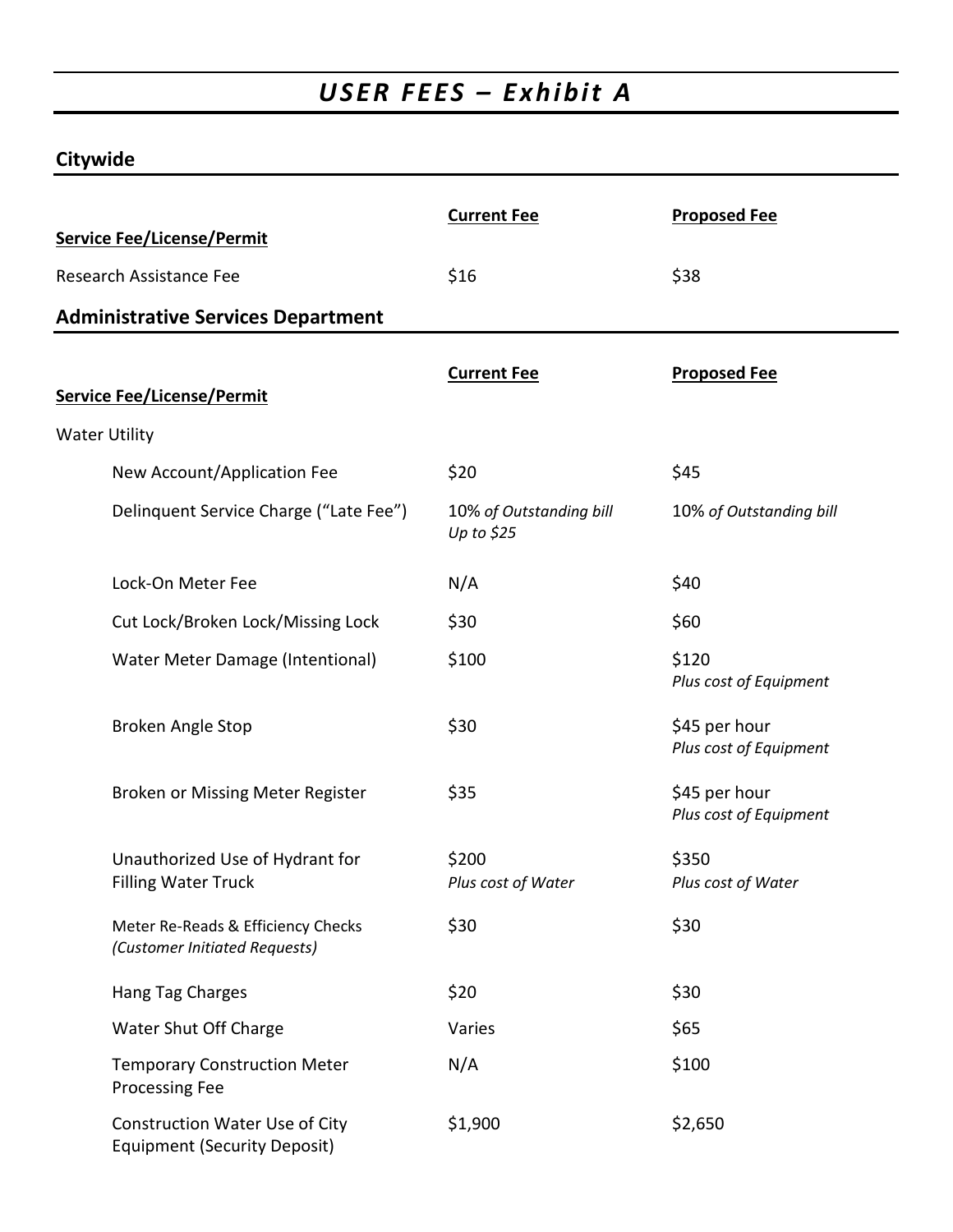## *USER FEES – Exhibit A*

### **Administrative Services Department (Continued)**

| <b>Service Fee/License/Permit</b>                             | <b>Current Fee</b> | <b>Proposed Fee</b> |
|---------------------------------------------------------------|--------------------|---------------------|
| Return Item Charge                                            | up to $$35$        | up to $$35$         |
| <b>After Hours Service</b>                                    | \$90               | \$90                |
| Past Due Notice                                               | \$10               | \$10                |
| Security Deposit for Delinquent Account                       | \$150              | \$150               |
| Monthly Maintenance Fee for Accounts<br>with Backflow Devices | \$7                | \$7                 |
| Unauthorized turn-on or turn-off<br>Meter Register            | \$30               | \$30                |

#### **Police Services Department**

| <b>Service Fee/License/Permit</b> | <b>Current Fee</b> | <b>Proposed Fee</b> |
|-----------------------------------|--------------------|---------------------|
| Alarm System Permit Application   |                    |                     |
| Residential<br>Commercial         | \$25<br>\$50       | \$25<br>\$25        |
| Digital Photos/Videos             | \$25               | \$35                |
| <b>Booking Fees</b>               | \$297              | \$310               |

### **Public Works Department**

| <b>Service Fee/License/Permit</b> | <b>Current Fee</b> | <b>Proposed Fee</b>                                         |
|-----------------------------------|--------------------|-------------------------------------------------------------|
| <b>NPDES</b> Inspection           | \$88/hr            | \$129/hr (effective 10/1/18)<br>\$171/hr (effective 7/1/19) |